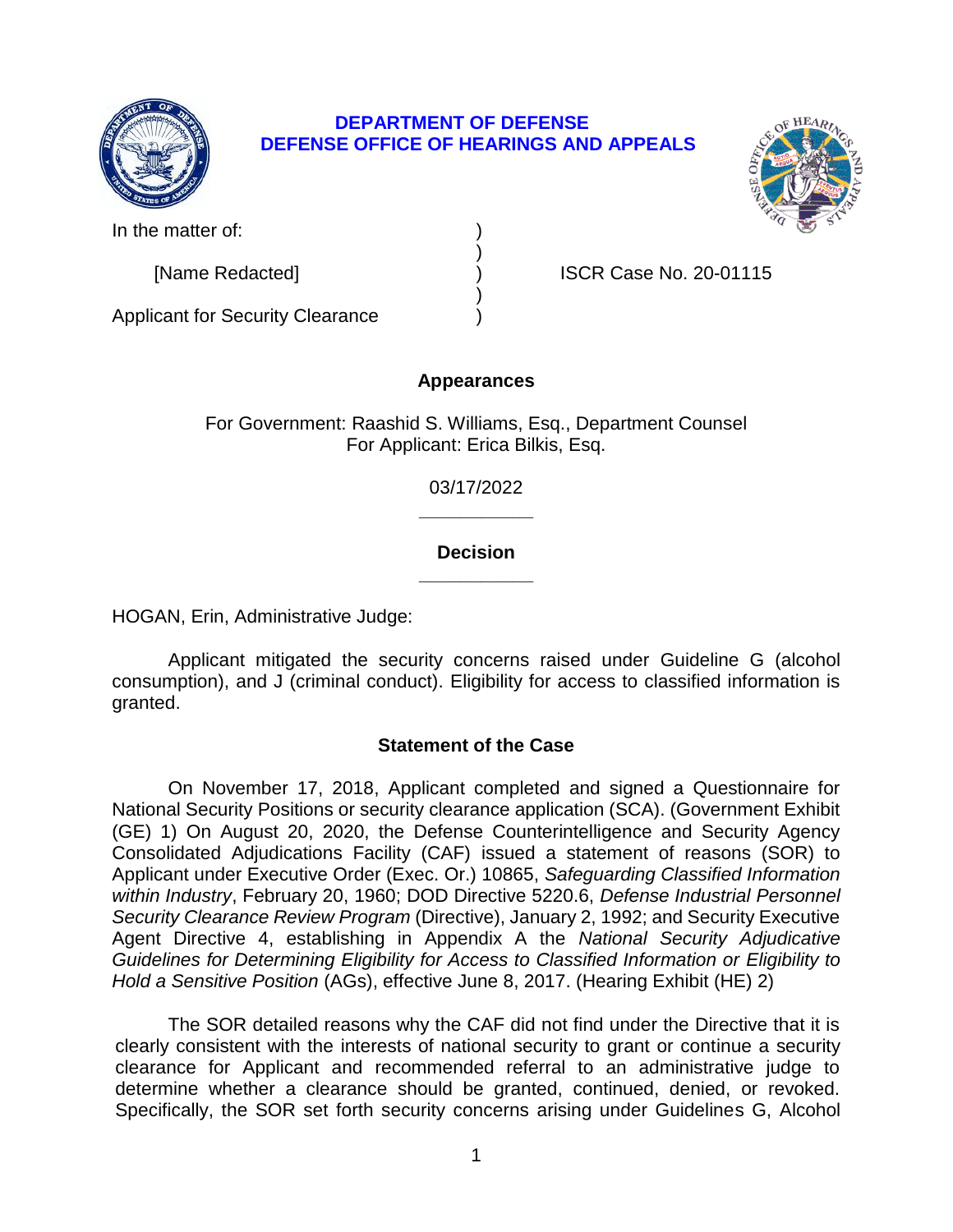Consumption and J, Criminal Conduct. On October 28, 2020, Applicant responded to the SOR and requested a hearing.

 On May 7, 2021, the case was assigned to another administrative judge. The case was transferred to me on October 26, 2021. The hearing was originally scheduled for January 11, 2022, but was delayed for health reasons. The parties agreed to a new hearing date of February 15, 2022. The hearing was held as scheduled using Microsoft Teams video teleconference.

 During the hearing, Department Counsel offered six exhibits, Gov Ex 1-6 and one hearing exhibit, HE 1. Applicant offered five exhibits, AE A-E. There were no objections; and all proffered exhibits were admitted into evidence. (Transcript (Tr.) 12-13, 19) On February 23, 2022, DOHA received a transcript of the hearing.

 Specific information is available in the cited exhibits and transcript. Some details in this decision were excluded to protect Applicant's right to privacy.

#### **Findings of Fact**

 In Applicant's SOR response, he admitted all of the SOR allegations. He also provided extenuating and mitigating information. His admissions are accepted as findings of fact.

 Applicant is a 38-year-old technical consultant working for a defense contractor. (Tr. 46; GE 1) His highest level of education is a Master's Degree. He is single but involved in a relationship. He lives with his mother. He is her caregiver. (Tr. 18, 41, 45)

#### **Alcohol Consumption and Criminal Conduct**

 The SOR alleges that Applicant was arrested in about December 2018 and from a holiday party. Applicant entered a Nolle Diversion Program. In April 2019, he successfully completed the terms of the diversion program to include three days of community service; completing a Traffic Alcohol Program (TAP); completing a Traffic Safety Program and attending a Victim Impact Panel. (SOR ¶ 1.a: Tr. 27; Gov 4; Gov 5; charged with Driving Under the Influence of Alcohol. He was stopped while driving home Gov 6 at 3)

In July 2012, Applicant was arrested and charged with Driving Under the Influence of Alcohol. He attended a friend's birthday party and had several drinks. He dropped off his friend, and while he was driving home, he was pulled over for speeding and having expired tags. The police officer smelled alcohol on his breath and gave Applicant a field sobriety test, which he failed. In 2013, Applicant plead guilty. He was sentenced to 30 days house arrest with the exception of driving to and from work. His license was suspended for one year. He paid a \$2,500 fine and attended alcohol awareness classes. (SOR ¶ 1.b: Tr. 26-27; Gov 1 at 34; Gov 2; Gov 3; Gov 6 at 3).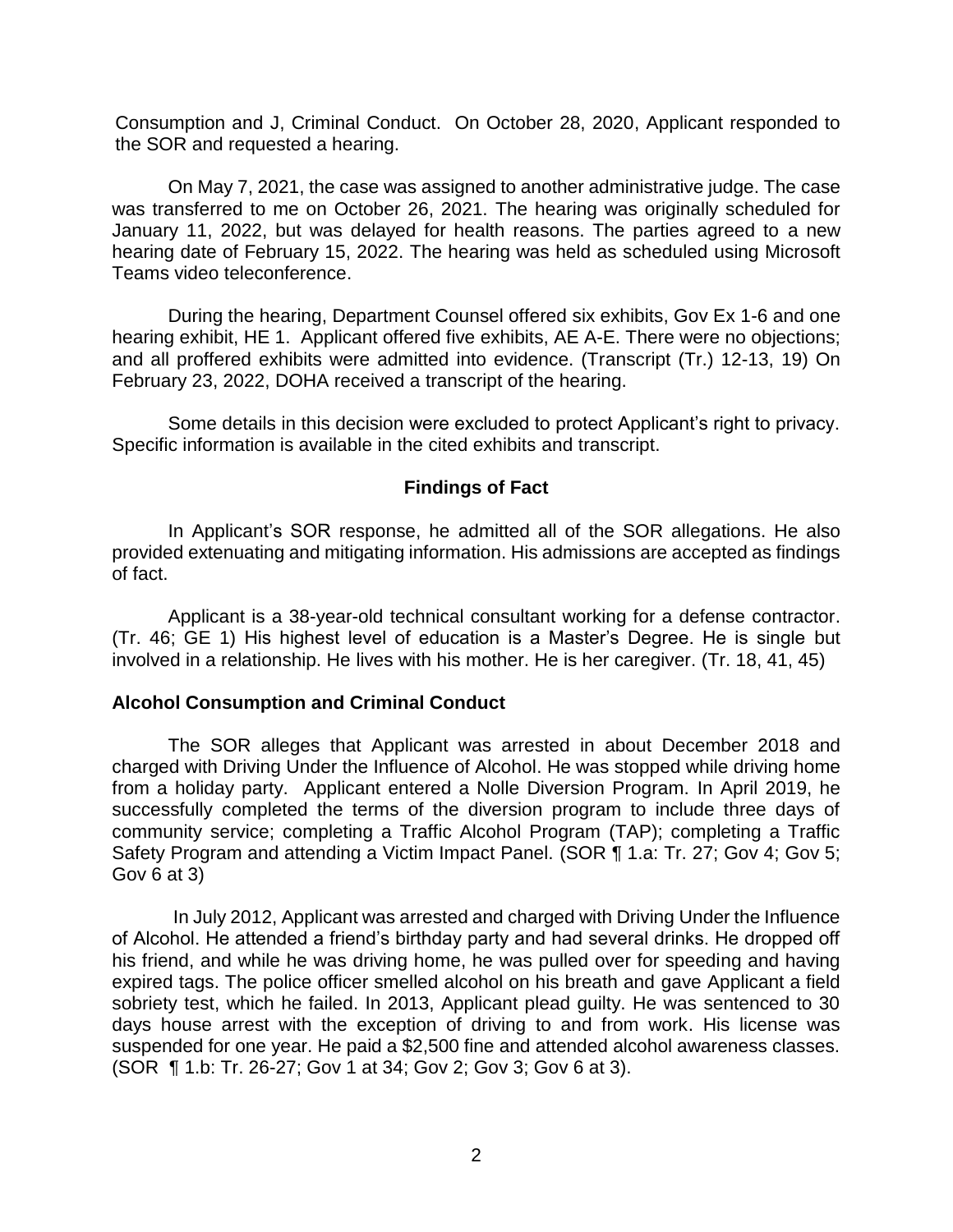Finally, Applicant was arrested in January 2009 and charged with Driving Under the Influence of Alcohol. He was drinking at a bar with friends. He claims someone might have put something in in his drink. The police pulled him over while he was driving home. He plead guilty to DUI on September 16, 2009. His driver's license was suspended for 60 days, He entered a diversion program. Once he completed the diversion program the conviction was expunged from his records. He initially left this DUI offense off his 2018 security clearance application. He thought he did not have to list the offense because it was expunged from his record. (SOR ¶1.c: Tr. 24-26; Gov 6 at 3-4)

 In his Answer to the SOR, Applicant states he is very remorseful and would like to apologize to his family, employer and government clients. They all placed trust in his decision-making ability. He has complied with all of the terms and conditions of each offense in a timely manner. He has gained a better understanding on how to prevent a similar situation occurring in the future.

 Applicant's most recent DUI offense in December 2018, occurred shortly after he submitted his security clearance application. He attempted to contact his Facility Security Officer (FSO) the next day after his arrest. His FSO did not answer the phone so he sent an e-mail. (Tr. 30; Gov 4)

 As part of his nolle diversion program for the December 2018 offense, Applicant successfully completed a state-certified Alcohol and Drug Treatment Program on February 5, 2019. Dr. R., Clinical Counselor for the program, indicates that Applicant successfully completed 26 sessions of the program. Dr. R. states: "[Applicant] was an attentive and active participant and contributed with good thoughts in group sessions. It appears that he had gained knowledge on the consequences of alcohol and illicit drugs in in his life." (Note: The case file provides no evidence Applicant used illicit drugs nor is it alleged in the SOR.) (Tr. 28; AE B-1)

 Applicant was required to attend a Mothers Against Drunk Driving (MADD) Victim Impact Panel. He testified that the panelists spoke about how alcohol-related incidents negatively affected their lives. He could relate because his father was killed when he was younger. The panel changed his perspective and made him understand how drinking and driving can negatively impact others. (Tr. 28-30; AE B-2) Applicant completed 24 hours of community service. (Tr. 28-30; AE B-3)

 Applicant completed the requirements of his diversion program in 2019. (AE C) to stop drinking alcohol. He occasionally drinks once or twice a week. He meets friends to watch sports or attend work-related network events. He testified that he has worked to change his behavior. He monitors his alcohol consumption and makes sure that he does not drink and drive. He arranges to take an Uber or Lyft when he plans on drinking. (Tr. He was not diagnosed with an alcohol or substance abuse disorder. He was not advised 30-32)

 Since October 2021, Applicant has met with a therapist every two to three weeks to seek help with setting better boundaries and self-care, and seeking healthier ways to relieve stress. His therapist's credentials include PhD, LICSW, and LCSW-C. The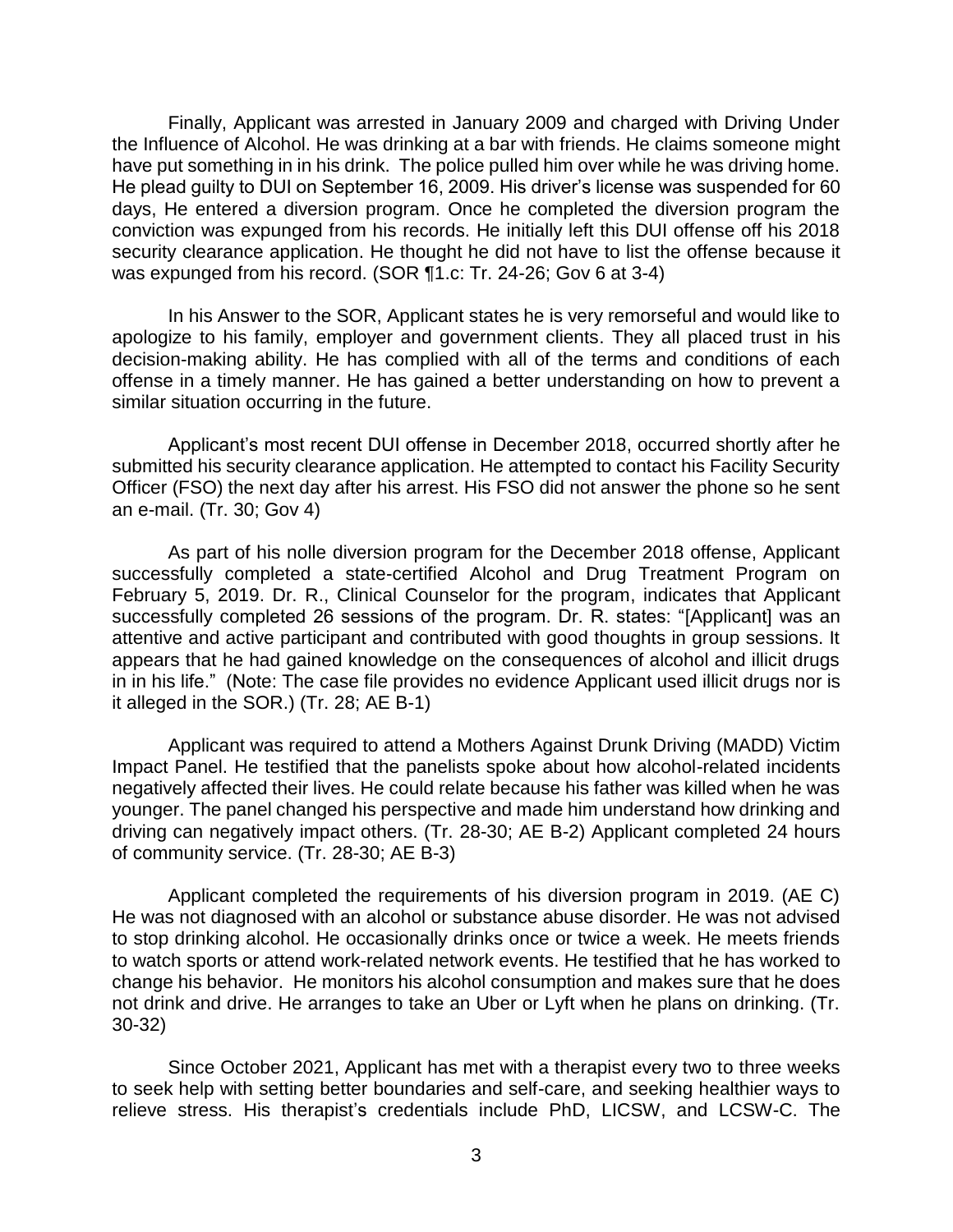therapist provided a letter on Applicant's behalf stating that since October 2021, Applicant has made significant progress on "managing stress, regulating emotions, and effectively communicating thoughts and feelings. [Applicant] fully engages in the therapeutic process and consistently demonstrates commitment to his mental and emotional well-being." (Tr. 32-33; AE E)

 Applicant has begun to exercise more and has learned to meditate. He does not struggle with controlling his alcohol intake. He has not had an alcohol-related incident since his December 2018 arrest. (Tr. 33)

### **Character Evidence**

 Mr. K.W., a friend and co-worker of Applicant, testified on his behalf. He has known Applicant for four years. He describes Applicant as a mentor who encouraged him to apply for a job at his current place of employment. He is aware of Applicant's three DUIs. Applicant told him about the 2018 DUI the morning after it happened. He testified Applicant was very remorseful and knew he made a mistake. He observed Applicant being proactive in preventing future alcohol-related incidents. Applicant tells all of his friends of the importance of not drinking and driving. K.W. socializes with Applicant. When Applicant drinks he usually only has one to two drinks, mainly beer. He believes Applicant drinks responsibly. He states that it is unlikely Applicant will drink and drive in the future. Applicant has grown over the years. Applicant has a stellar reputation at work. Applicant is his mother's caregiver. Applicant and his friends now focus on healthier activities, such as biking. They are starting a bike club. (Tr. 13-19)

 both professionally and personally. In 2019, Applicant began teaching a course pro bono. the instructors. Applicant receives extremely high marks. He communicates comfortably with his students. He shares some of the barriers he faced and the students look to him as an example of what they can become if they focus on their goals. Mr. C.D. trusts Applicant and feels lucky that Applicant is willing to teach without receiving pay. He notes Applicant faced his barriers and miscalculation of judgment directly. Applicant took responsibility and shares a wealth of knowledge with the students and anyone else who needs assistance. (AE B – 5; RSP003) Mr. C.D. is vice president of a school that provides alternative education paths for customers receiving government assistance. He has known Applicant for over 13 years Applicant prepared the lessons, provided one-on-one feedback, and successfully guided an 85% pass rate for his students. After each program, the students provide feedback on

 Applicant provided employer feedback of his duty performance from 2019 to 2021. Applicant has an excellent reputation at work and is highly regarded by his supervisors and customers. (AE D)

#### **Policies**

 The U.S. Supreme Court has recognized the substantial discretion of the Executive Branch in regulating access to information pertaining to national security emphasizing, "no one has a 'right' to a security clearance." *Department of the Navy v. Egan*, 484 U.S.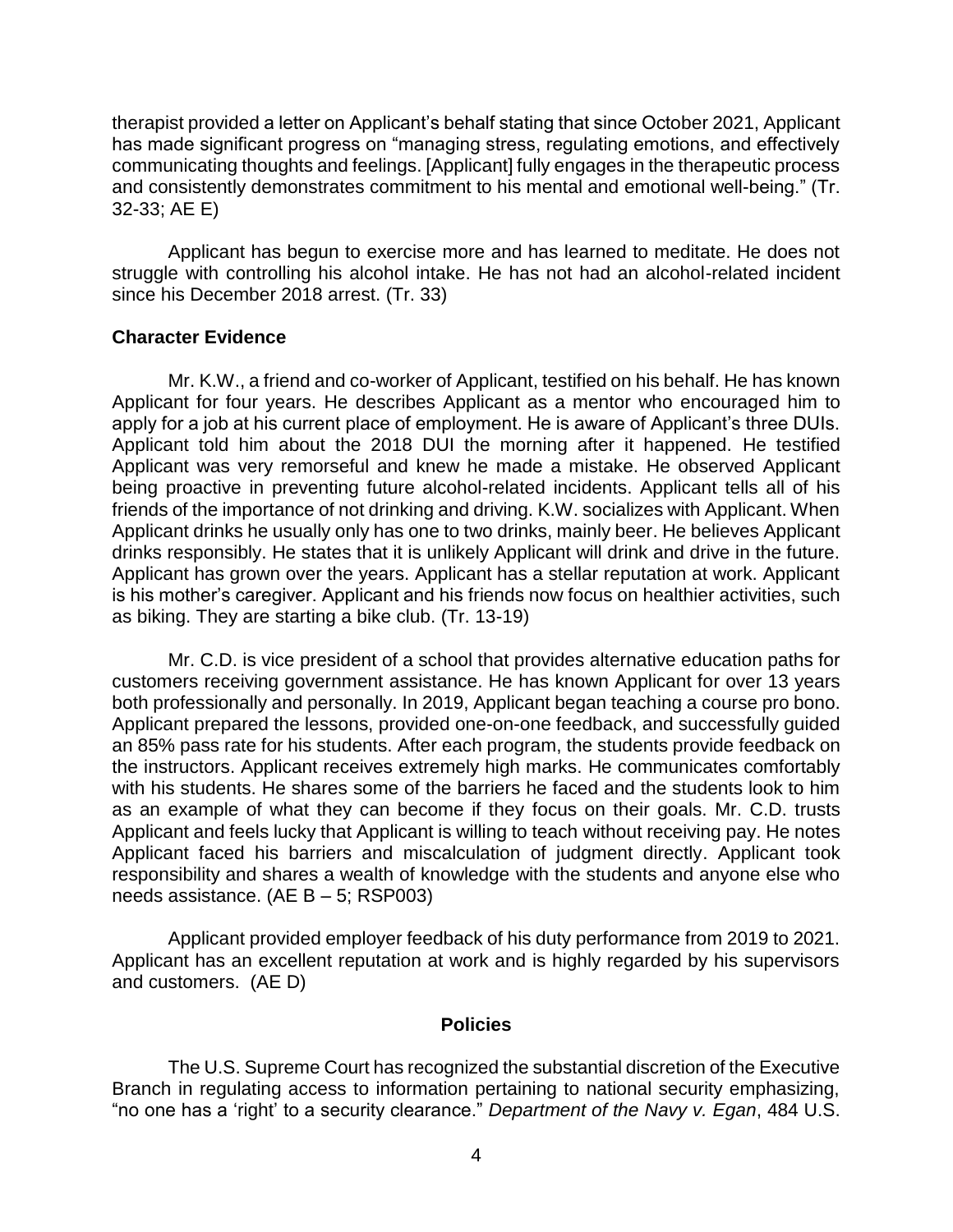518, 528 (1988). As Commander in Chief, the President has the authority to control access to information bearing on national security and to determine whether an individual is sufficiently trustworthy to have access to such information." *Id*. at 527. The President has authorized the Secretary of Defense or his designee to grant applicant's eligibility for access to classified information "only upon a finding that it is clearly consistent with the national interest to do so." Exec. Or. 10865.

 Eligibility for a security clearance is predicated upon the applicant meeting the criteria contained in the adjudicative guidelines. These guidelines are not inflexible rules of law. Instead, recognizing the complexities of human behavior, these guidelines are applied in conjunction with an evaluation of the whole person. An administrative judge's overarching adjudicative goal is a fair, impartial, and commonsense decision. An administrative judge must consider all available, reliable information about the person, past and present, favorable and unfavorable.

 The Government reposes a high degree of trust and confidence in persons with access to classified information. This relationship transcends normal duty hours and endures throughout off-duty hours. Decisions include, by necessity, consideration of the possible risk the applicant may deliberately or inadvertently fail to safeguard classified information. Such decisions entail a certain degree of legally permissible extrapolation about potential, rather than actual, risk of compromise of classified information. Clearance decisions must be "in terms of the national interest and shall in no sense be a determination as to the loyalty of the applicant concerned." *See* Exec. Or. 10865 § 7. Thus, nothing in this decision should be construed to suggest that it is based, in whole or in part, on any express or implied determination about applicant's allegiance, loyalty, or patriotism. It is merely an indication the applicant has not met the strict guidelines the President, Secretary of Defense, and DNI have established for issuing a clearance.

 Initially, the Government must establish, by substantial evidence, conditions in the personal or professional history of the applicant that may disqualify the applicant from being eligible for access to classified information. The Government has the burden of establishing controverted facts alleged in the SOR. *See Egan*, 484 U.S. at 531. "Substantial evidence" is "more than a scintilla but less than a preponderance." *See v. Washington Metro. Area Transit Auth.*, 36 F.3d 375, 380 (4th Cir. 1994). "The Directive presumes there is a nexus or rational connection between proven conduct under any of the Guidelines and an applicant's security eligibility. Direct or objective evidence of nexus is not required." ISCR Case No. 18-02581 at 4 (App. Bd. Jan. 14, 2020) (citing ISCR Case No. 15-08385 at 4 (App. Bd. May 23, 2018)).

Once the Government establishes a disqualifying condition by substantial evidence, the burden shifts to the applicant to rebut, explain, extenuate, or mitigate the facts. Directive ¶ E3.1.15. An applicant "has the ultimate burden of demonstrating that it is clearly consistent with the national interest to grant or continue his [or her] security clearance." ISCR Case No. 01-20700 at 3 (App. Bd. Dec. 19, 2002). The burden of disproving a mitigating condition never shifts to the Government. *See* ISCR Case No. 02- 31154 at 5 (App. Bd. Sep. 22, 2005). "[S]ecurity clearance determinations should err, if they must, on the side of denials." *Egan*, 484 U.S. at 531; *see* AG ¶ 2(b).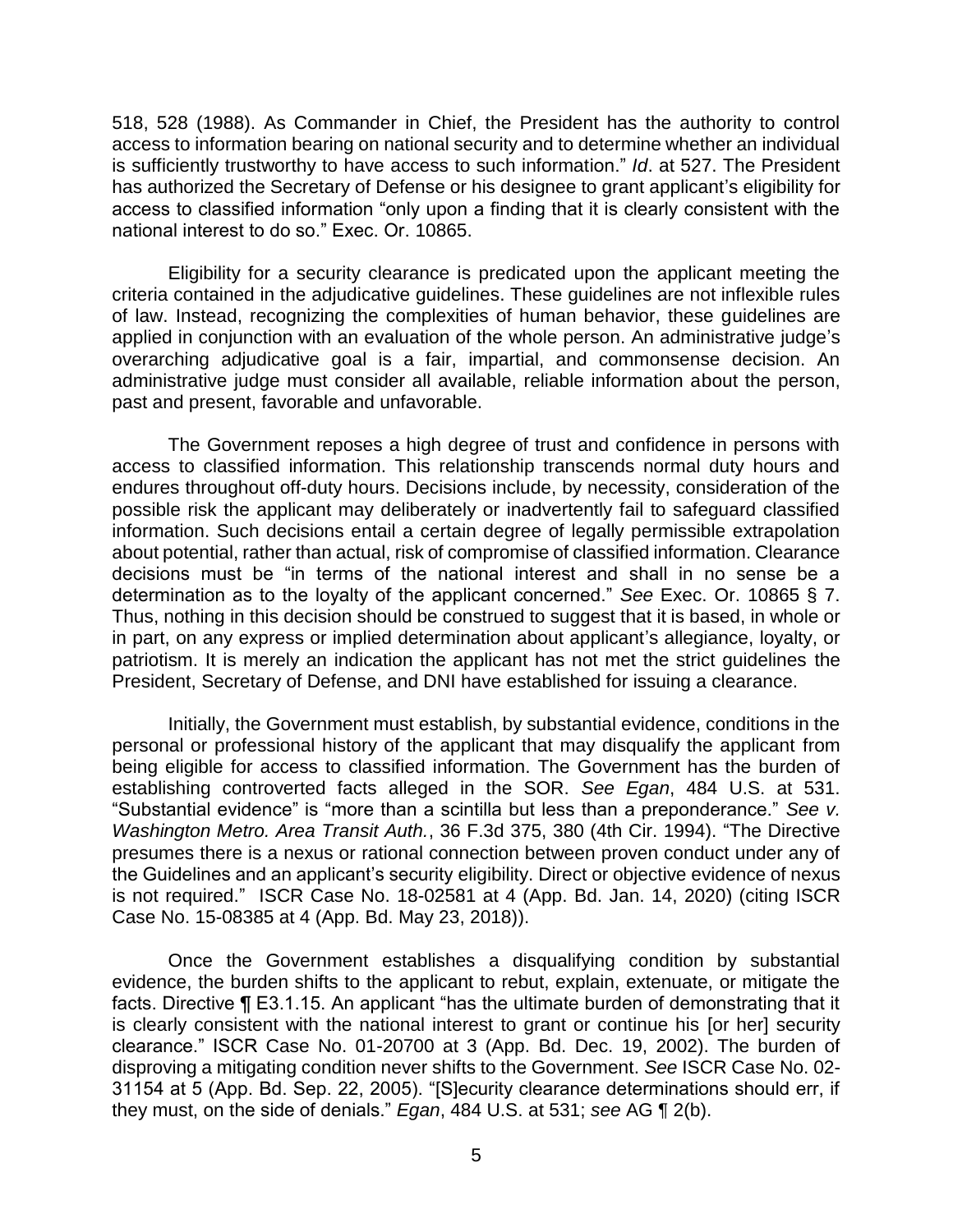## **Analysis**

## **Alcohol Consumption**

 AG ¶ 21 states the Government's concern about alcohol consumption, "Excessive alcohol consumption often leads to the exercise of questionable judgment or the failure to control impulses, and can raise questions about an individual's reliability and trustworthiness."

AG ¶ 22 lists conditions that could raise a security concern and may be disqualifying in this case including:

(a) alcohol-related incidents away from work, such as driving while under the influence, fighting, child or spouse abuse, disturbing the peace, or other incidents of concern, regardless of the frequency of the individual's alcohol use or whether the individual has been diagnosed with alcohol use disorder; and

(c) habitual or binge consumption of alcohol to the point of impaired judgment, regardless of whether the individual is diagnosed with alcohol use disorder.

AG  $\P$  22(a) and 22(c) apply. Between 2009 and 2018, Applicant had three DUI arrests. AG ¶ 22(a) applies because of Applicant's alcohol-related incidents away from work. AG ¶ 22(c) applies because the evidence supports that Applicant consumed alcohol to the point of impaired judgement before each of his alcohol-related arrests.

 In ISCR Case No. 10-04641 at 4 (App. Bd. Sept. 24, 2013), the DOHA Appeal Board concisely explained Applicant's responsibility for proving the applicability of mitigating conditions as follows:

Once a concern arises regarding an Applicant's security clearance eligibility, there is a strong presumption against the grant or maintenance of a security clearance. *See Dorfmont v. Brown*, 913 F. 2d 1399, 1401 (9th Cir. 1990), *cert. denied*, 499 U.S. 905 (1991). After the Government presents evidence raising security concerns, the burden shifts to the applicant to rebut or mitigate those concerns. *See* Directive ¶ E3.1.15. The standard applicable in security clearance decisions is that articulated in *Egan*, *supra*. "Any doubt concerning personnel being considered for access to classified information will be resolved in favor of the national security." Directive, Enclosure 2, [App. A] ¶ 2(b).

AG ¶ 23 details conditions that could mitigate security concerns including:

(a) so much time has passed, or the behavior was so infrequent, or it happened under such unusual circumstances that it is unlikely to recur or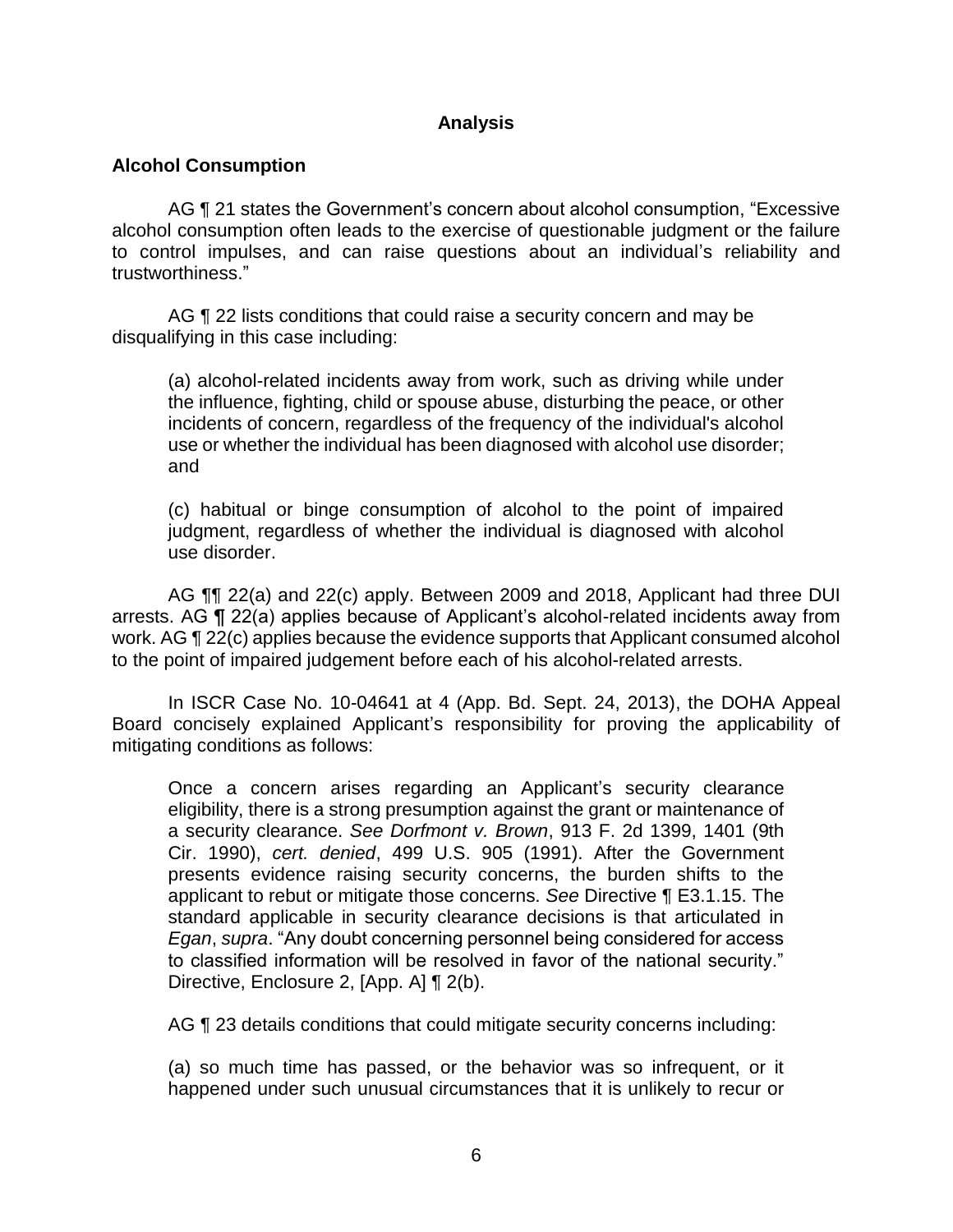does not cast doubt on the individual's current reliability, trustworthiness, or judgment;

(b) the individual acknowledges his or her pattern of maladaptive alcohol use, provides evidence of actions taken to overcome this problem, and has demonstrated a clear and established pattern of modified consumption or abstinence in accordance with treatment recommendations;

(c) the individual is participating in counseling or a treatment program, has no previous history of treatment and relapse, and is making satisfactory progress in a treatment program; and

(d) the individual has successfully completed a treatment program along with any required aftercare, and has demonstrated a clear and established pattern of modified consumption or abstinence in accordance with treatment recommendations.

 I have carefully considered history of alcohol-related DUIs. I considered that completed the court-ordered Alcohol and Drug Treatment Program. He did not receive a diagnosis or recommendation to cease his alcohol consumption. Dr. R., the Clinical Counselor, noted Applicant was an attentive and active participant in the program. Applicant also learned from attending the MADD Victim Impact Panel. He currently drinks alcohol at a responsible level and limits his alcohol consumption to two drinks when he drinks. He insures that he does not drink and drive by taking Lyft or Uber on occasions when he is drinking. He has had no subsequent alcohol-related incidents involving the police and courts after December 2018. Enough time has elapsed without alcohol-related problems to enable a reasonable predictive judgment that his maladaptive use of alcohol is safely in the past. AG ¶ 23(a) applies. Applicant acknowledged his issues with alcohol and has taken steps to reduce his consumption and avoid drinking and driving. In October 2021, Applicant started and continues to see a therapist every two to three weeks to assist him with setting better boundaries, improving self-care, and finding better ways to relieve Applicant reduced his alcohol consumption after his 2018 DWI. He successfully stress. AG ¶ 23(b) applies. Applicant's past history of alcohol consumption does not cast doubt on his current reliability, trustworthiness, or judgment. Alcohol consumption security concerns are mitigated.

### **Criminal Conduct**

AG ¶ 30 describes the security concern about criminal conduct, "Criminal activity creates doubt about a person's judgment, reliability, and trustworthiness. By its very nature, it calls into question a person's ability or willingness to comply with laws, rules, and regulations."

AG ¶ 31 lists two conditions that could raise a security concern and may be disqualifying in this case: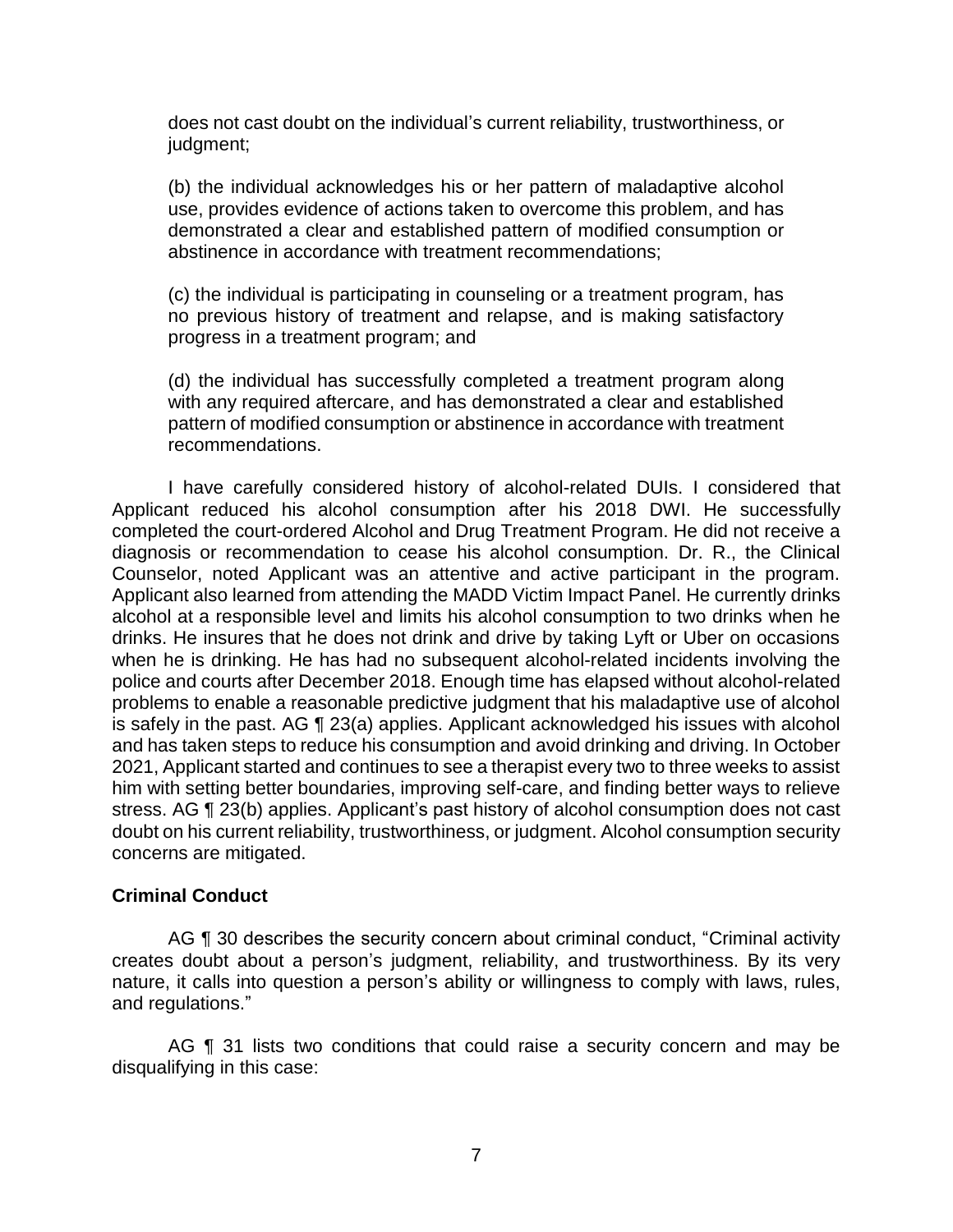(a) a pattern of minor offenses, any one of which on its own would be unlikely to affect a national security eligibility decision, but which in combination cast doubt on the individual's judgment, reliability, or trustworthiness; and

(b) evidence (including, but not limited to, a credible allegation, an admission, and matters of official record) of criminal conduct, regardless of whether the individual was formally charged, prosecuted, or convicted.

 level offenses are serious in that they entailed a risk of death, bodily injury, and property Applicant committed DUI offenses in 2009, 2012 and 2018. These misdemeanordamage to Applicant and other drivers. AG ¶¶ 31(a) and 31(b) are established.

AG ¶ 32 describes four conditions that could mitigate security concerns including:

(a) so much time has elapsed since the criminal behavior happened, or it happened under such unusual circumstances, that it is unlikely to recur and does not cast doubt on the individual's reliability, trustworthiness, or good judgment;

(b) the individual was pressured or coerced into committing the act and those pressures are no longer present in the person's life;

(c) no reliable evidence to support that the individual committed the offense; and

(d) there is evidence of successful rehabilitation; including, but not limited to, the passage of time without recurrence of criminal activity, restitution, compliance with the terms of parole or probation, job training or higher education, good employment record, or constructive community involvement.

 Applicant demonstrated he is actively taking steps to prevent another alcohol- related driving offense. While he drinks on occasion, he limits himself to one to two drinks. He takes an Uber or Lyft on occasions when he does drink. He actively participated during the alcohol class he was required to take after his 2018 DUI. He has not been involved in an alcohol-related offense since December 2018. He is rated favorably by his employer and his customers. AG  $\P$  32(a) and AG  $\P$  32(d) apply. Applicant mitigated the Criminal Conduct concern.

### **Whole-Person Concept**

Under the whole-person concept, the administrative judge must evaluate an Applicant's eligibility for a security clearance by considering the totality of the Applicant's conduct and all the circumstances. The administrative judge should consider the nine adjudicative process factors listed at AG ¶ 2(d):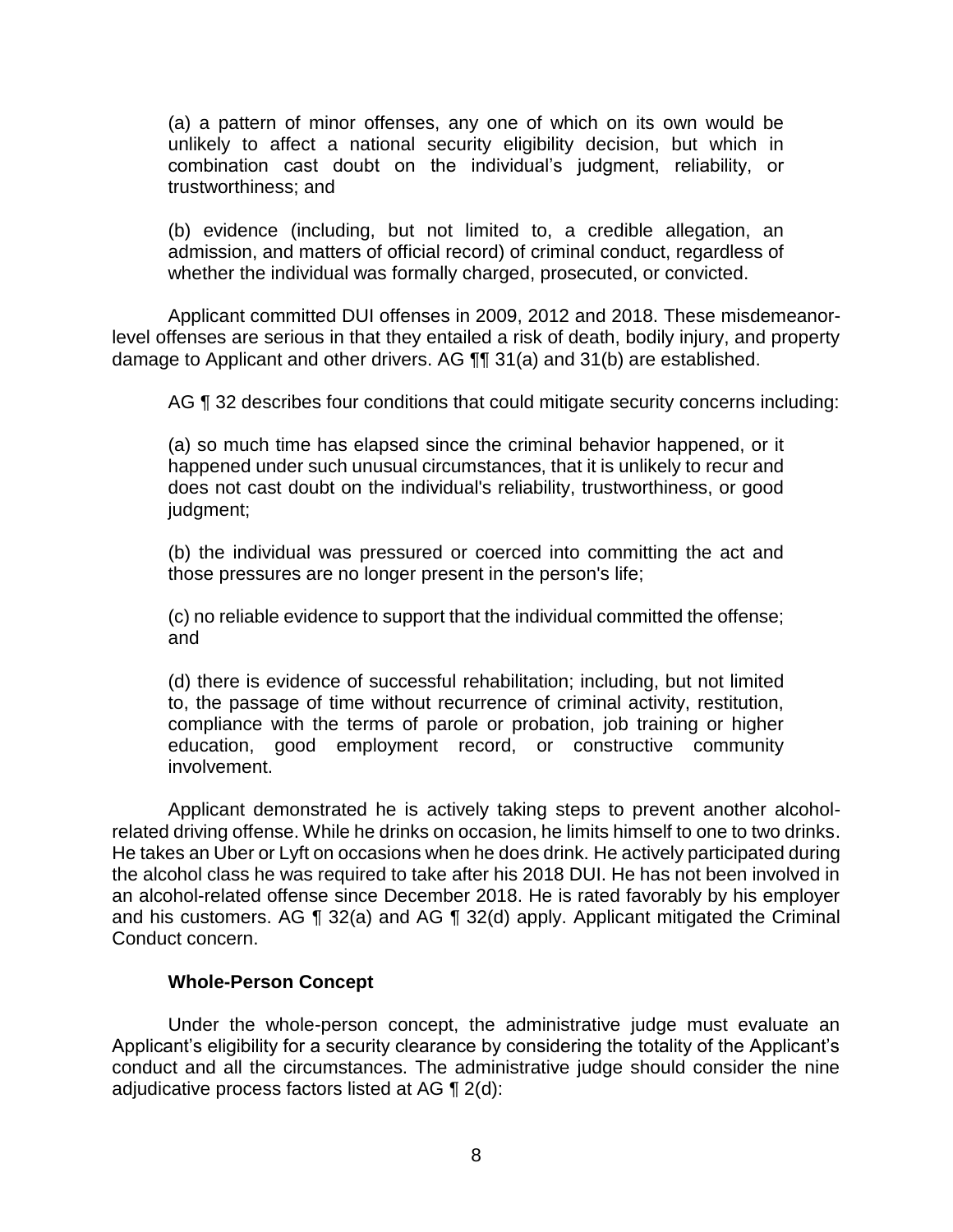(1) the nature, extent, and seriousness of the conduct; (2) the circumstances surrounding the conduct, to include knowledgeable participation; (3) the frequency and recency of the conduct; (4) the individual's age and maturity at the time of the conduct; (5) the extent to which participation is voluntary; (6) the presence or absence of rehabilitation and other permanent behavioral changes; (7) the motivation for the conduct; (8) the potential for pressure, coercion, exploitation, or duress; and (9) the likelihood of continuation or recurrence.

 Applicant is a 38-year-old technical consultant working for a defense contractor. His work colleagues think highly of him. Applicant teaches a pro bono class to adults from under- privileged backgrounds in his spare time. He is a full-time caregiver to his mother. His friends are supportive. He immediately disclosed his 2018 DUI to his FSO and has been fully cooperative throughout his background investigation. He completed all of the terms for each of his DUI offenses. His clinical counselor indicated he was an active participant in his alcohol counseling program. He reduced his alcohol use and takes steps to avoid drinking and driving by using Uber or Lyft on occasions when he intends to drink alcohol. I am further impressed by Applicant's decision to see a therapist on a regular basis to assist him with setting boundaries and seeking healthier ways to deal with stress. Applicant is aware of the consequences should he become involved in an alcohol-related incident in the future.

 It is well settled that once a concern arises regarding an applicant's security clearance eligibility, there is a strong presumption against granting a security clearance. *See Dorfmont*, 913 F. 2d at 1401. I have carefully applied the law, as set forth in *Egan*, Exec. Or. 10865, the Directive, the AGs, and the Appeal Board's jurisprudence to the facts and circumstances in the context of the whole person. Applicant mitigated the alcohol consumption, and criminal conduct security concerns.

#### **Formal Findings**

 as required by Section E3.1.25 of Enclosure 3 of the Directive, are: Formal findings for or against Applicant on the allegations set forth in the SOR,

| Paragraph 1, Guideline G:      | <b>FOR APPLICANT</b> |
|--------------------------------|----------------------|
| Subparagraphs 1.a through 1.c: | For Applicant        |
| Paragraph 2, Guideline J:      | <b>FOR APPLICANT</b> |
| Subparagraph 2.a:              | For Applicant        |